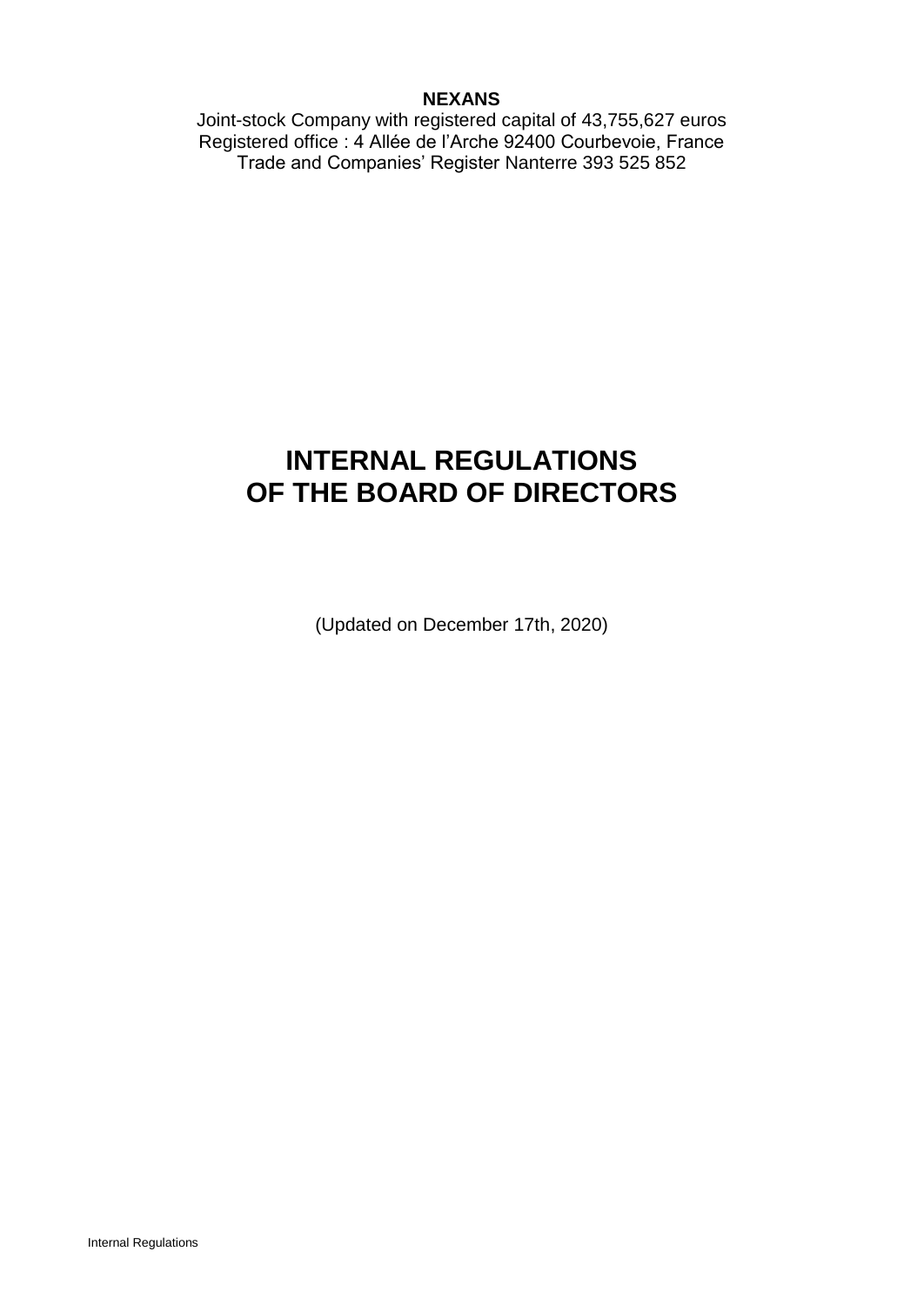*For the purpose of the English version of the Internal Regulations, the following French terms shall be translated by the below English terms and expressions. With respect to the French expression "Mandataire social", such expression refers to an Executive Director as defined below or to a Non-Executive Director (member of the Board).*

| <b>French term</b>          | <b>English expression</b>                                 |
|-----------------------------|-----------------------------------------------------------|
| Administrateur              | <b>Director or Board Member</b>                           |
| Directeur général           | <b>Chief Executive Officer</b>                            |
| Directeur général délégué   | Deputy Chief Executive Officer (legal representative)     |
| Dirigeant mandataire social | <b>Executive Director</b>                                 |
|                             | (Such expression refers to the Chairman of the Board, the |
|                             | Chief Executive Officer, the Deputy CEO and any legal     |
|                             | representative corporate officers)                        |
| Dirigeant mandataire social | Executive Officer (Such expression refers to the Chief    |
| exécutif                    | Executive Officer, the Deputy CEO and any legal           |
|                             | representative corporate officers)                        |
| Dirigeant mandataire social | Non-Executive Officer (Such expression refers to the      |
| non exécutif                | Chairman of the Board)                                    |

The purpose of these Internal Regulations and their Annexes is to supplement legal and statutory rules in order to specify certain operating procedures of the Board of Directors and its Committees as well as the obligations of its Members, particularly with regard to the corporate governance principles presented in the Code of Corporate Governance of Listed Corporations published by the *Association Française des Entreprises Privées* (Afep, French Private Business Association) and the *Mouvement des Entreprises de France* (Medef, French Business Confederation) to which the Company adheres.

# **1. Composition of the Board of Directors**

The Board should seek a desirable balance in its members and in its committees particularly in terms of diversity (gender representation, nationalities, age, qualifications, professional experience, etc.).

At least one-half of the Members of the Board of Directors must be independent directors.

The qualification of a Director as independent is carried out in accordance with the provisions of the Afep-Medef code. The Board of Directors may consider that, although a director meets the criteria set out in the Afep-Medef Code, he or she cannot be held to be independent owing to the specific circumstances of the person or the Company, due to its ownership structure or for any other reason. Conversely, the Board may consider that a director who does not meet some of these criteria is nevertheless independent.

The Appointments and Corporate Governance Committee discusses the characterization of independence of each Board Member and the Board reviews such characterization each year prior to publishing the annual report. Each Board Member's characterization is made public in the report of the Board on corporate governance.

Legal entity directors must comply with the procedure for appointing their permanent representative to the Board as set out in Annex 2 to these Internal Regulations.

# **2. Duties and authority of the Board of Directors**

The Board deliberates on matters within its authority pursuant to the law and the Company's bylaws.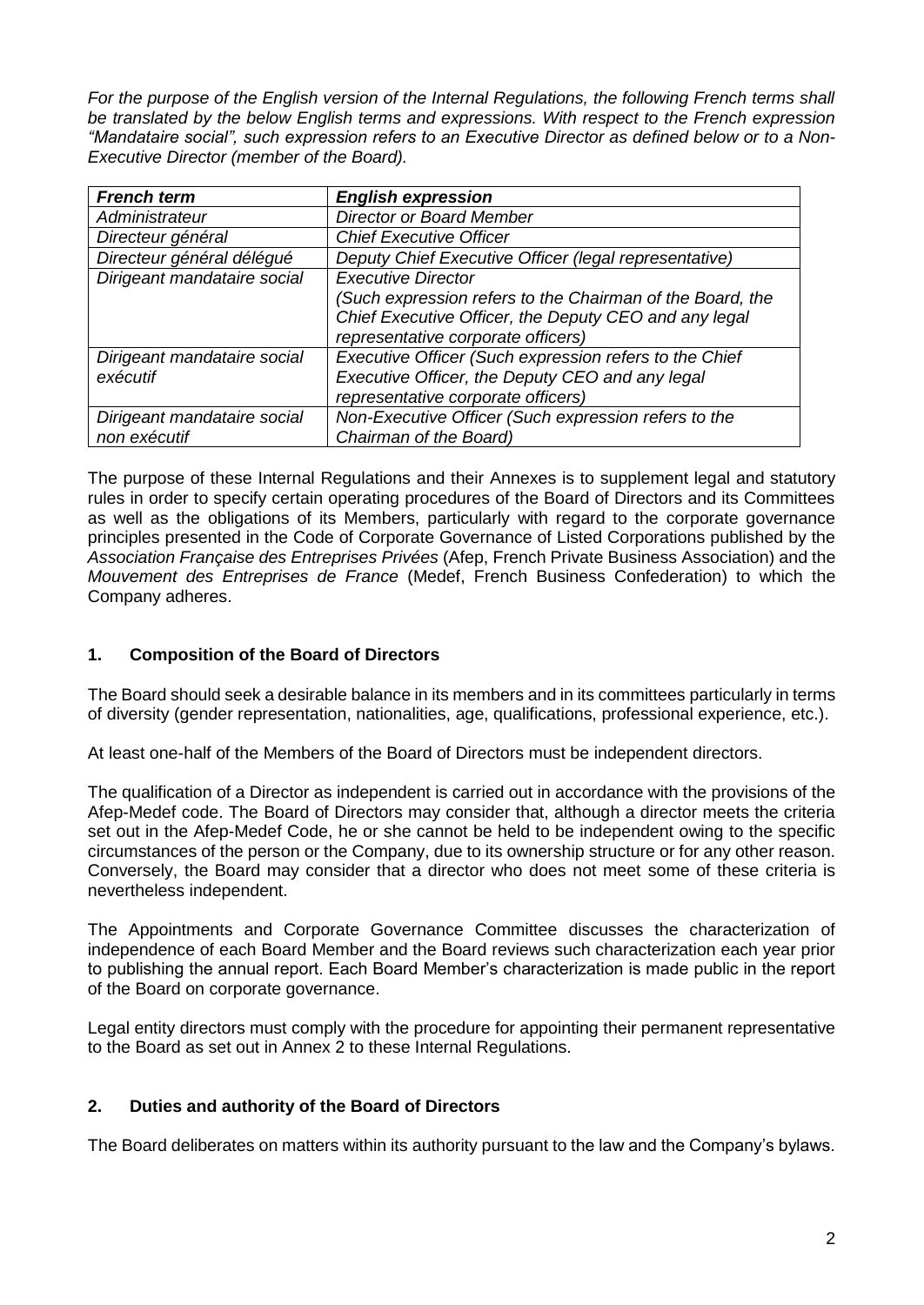The Board of Directors endeavors to promote long-term value creation by the Company considering the social and environmental aspects of its activities. It determines the business orientations of the Company and oversees their implementation.

Except where powers are expressly attributed to Shareholders' Meetings and subject to the Company's purpose, the Board may take up any issue concerning the proper running of the Company.

The Board of Directors examines transactions of strategic importance to the Company. Furthermore, plans for the following transactions are presented to the Board for review and prior approval:

- (i) Any merger, acquisition, disposal and other industrial or financing plan with a unit value of more than 50 million euros (enterprise value for mergers/acquisitions or disposals).
- (ii) Sale of a share in a subsidiary's capital (joint venture or stock market listing) where the amount obtained for the listing or the entry of a third party in the capital exceeds 25 million euros.

In addition to the above, any transaction or plan representing diversification outside the Group's lines of business, irrespective of its value, must be subject to review and prior approval of the Board of Directors.

The Board of Directors examines the principle of internal restructuring projects which are significant at Group level, subject to possible consultations required by law and without prejudice of the decisions by the entities potentially concerned.

The Board regularly reviews, in relation to the strategy it has defined, the opportunities and risks, such as financial, legal, operational, social and environmental risks, as well as the measures taken accordingly. To this end, the Board receives all information needed to carry out its task, notably from the executive officers.

It ensures the implementation of a mechanism to prevent and detect corruption and influence peddling. It receives all information needed for this purpose.

The Board also ensures that the executive officers implement a policy of non-discrimination and diversity, notably with regard to the balanced representation of men and women on the governing bodies.

## **3. Role and powers of the Chairman of the Board**

The Chairman of the Board represents the Board of Directors and, save in exceptional circumstances, is solely entitled to act and speak on behalf of the Board of Directors.

The Chairman organizes and oversees the work of the Board of Directors and makes sure of the efficient operation of corporate bodies in compliance with good corporate governance principles. He coordinates the work of the Board of Directors with the work of the Board's Committees.

The Chairman makes sure that the directors can effectively fulfill their mission and in particular, that all information necessary is made available to them.

The Secretary of the Board of Directors, reports to the Chairman of the Board. He assists the Chairman of the Board in the organization of the meetings of the Board of Directors and of shareholders, as well as in other tasks relating to corporate governance rules applicable to the Company as a French company.

The Chairman is regularly kept informed by the Chief Executive Officer of significant events and situations affecting the Group, in particular with respect to strategy, organization, major investment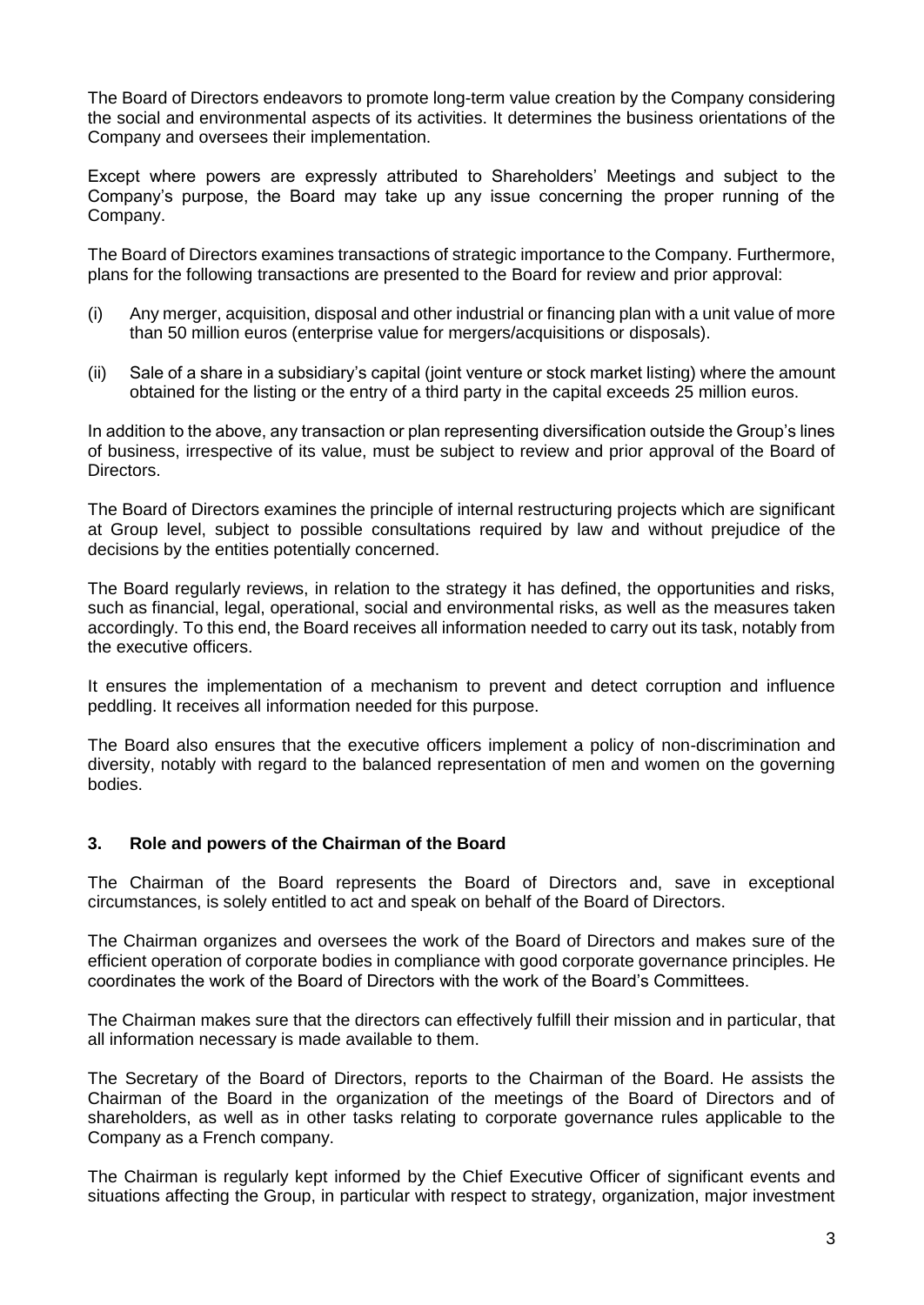and divestment projects and important financial transactions. He can ask the Chief Executive Officer information to inform the Board and its Committees on any matter relevant to their mission.

The Chairman may question the statutory auditors in connection with the preparation of the Board's work. He sees to the efficiency of internal audit in connection with the Accounts, Audit and Risk Committee and has access to the work of internal audit. He may, on behalf of the Board and after having informed the Chief Executive Officer and the Chairman of the Accounts, Audit and Risk Committee, request specific studies from the internal audit department, in which case he will report thereone to the Committee. He also follows, in connection with the Accounts, Audit and Risk Committee, the financing of the Group and the risk management process.

He follows with the Strategy and Sustainable Development Committee, the good progress of annual update and execution of strategic plans and that the short, middle and long terms objectives of the different stakeholders are being taken into account.

The Chairman also takes part in some of the Appointments and Corporate Governance Committee's work. In particular, he takes part in the Board of directors' evaluation of its operating procedures, in the work on the composition of the Board and of its Committees, and in the selection process and preliminary review of the appointment of new directors.

The Chairman may participate, with consultative input, to all meetings of the Board's committees of which he is not a member and may consult the Committees on any question within their scope of responsibility. In particular, he may consult the Appointments and Corporate Governance Committee on governance matters and the Accounts, Audit and Risk Committee on matters relating to internal audit and internal control.

The Company makes available to the Chairman tools and support to enable him to perform all his tasks.

The Chairman is required to obtain the opinion of the Chairman of the Appointments and Corporate Governance Committee before accepting a directorship in a French or foreign listed corporation.

## **4. Role and powers of the Chief Executive Officer**

The Chief Executive Officer is responsible for the general management of the Company.

The Chief Executive Officer has the widest powers to act in all circumstances in the Company's name, subject to the powers that law assigns to the Board and to the general shareholders meeting, as well as the Company's specific rules of corporate governance.

He represents the Company, and can take commitments in its name, vis-à-vis third parties.

He is responsible for the financial information published by the Company and regularly presents to the Company's shareholders and to the financial community the Group's results and perspectives.

He informs the Board, and in particular its Chairman, of the meaningful events affecting the Group.

The Chief Executive Officer is required to obtain the opinion of the Appointments and Corporate Governance Committee before accepting a directorship in a French or foreign listed corporation.

#### **5. Lead Independent Director - role and powers**

The Board of Directors may appoint, upon recommendation of the Appointments and Corporate Governance Committee, a "Lead Independent Director", chosen from among the directors qualified as independent.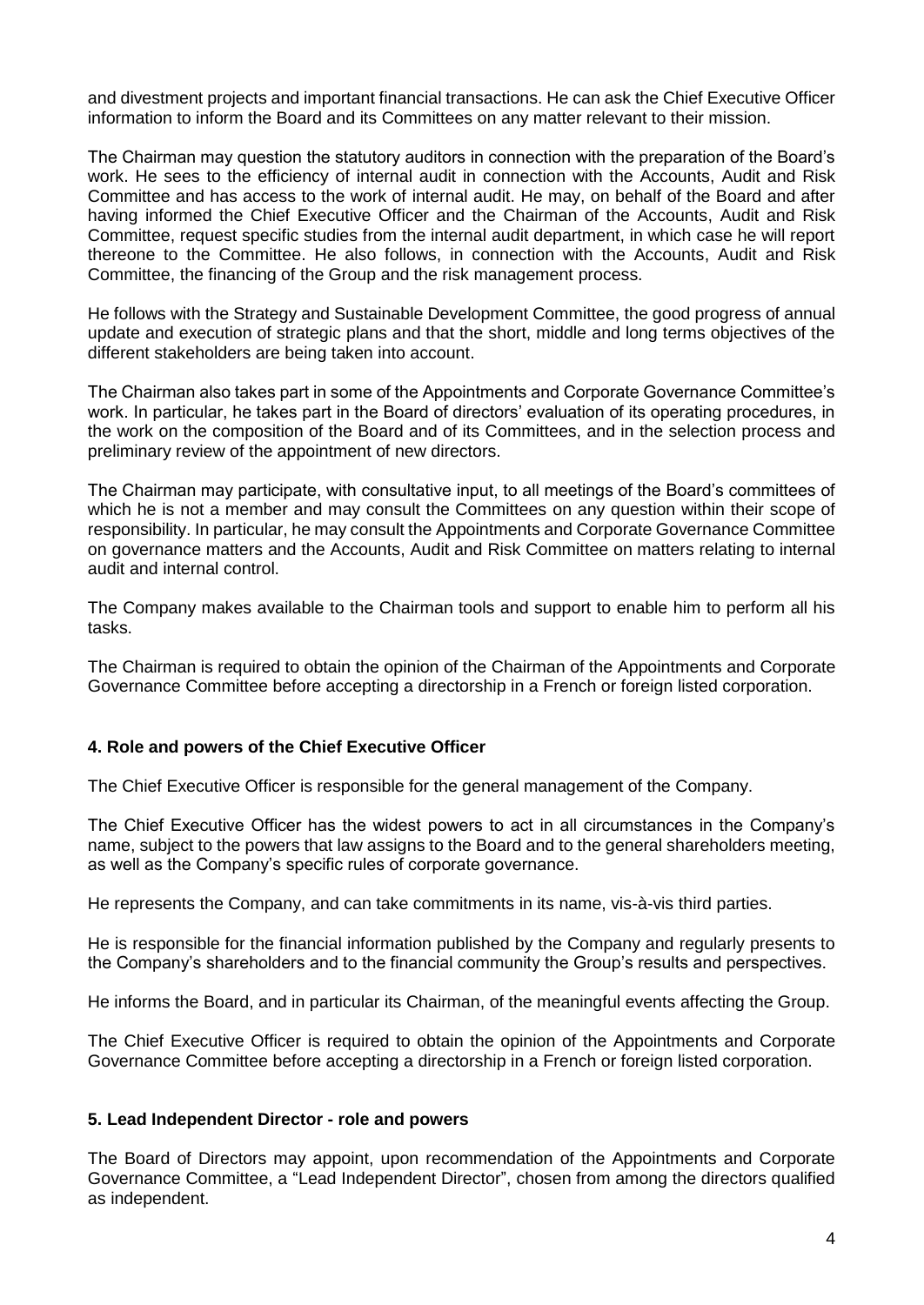The Lead Independent Director is appointed for the duration of his or her term of office as director. The Board of Directors may terminate such assignment at any time.

The missions of the Independent Lead Director are as follows:

- Conduct meetings of independent directors and inform the Chairman of the Board of Directors of the outcome if the Chairman is not an independent director;
- Be the contact point for independent directors:
- In conjunction with the Chairman, review Board meetings agenda and may propose additional items;
- May, at any time, request the Chairman to convene a meeting of the Board on a predetermined agenda and chair meetings in his absence;
- Shall perform any other duties that the Board of Directors may entrust to him or her;
- Report on his or her activity and action to the General Meeting of Shareholders.

The Lead Independent Director may use the services of the Secretary of the Board to carry out his or her duties.

#### **6. Meetings of the Board of Directors**

The Board of Directors meets according to the financial and legal calendar of the Company, and at any time its interests so require.

The Chairman sets forth the agenda of each Board of Directors meeting, including the matters proposed by General Management, and communicates it to its Members in a timely manner and by any appropriate means.

In the event of an urgent matter, the Board Members may be convened immediately and by any means.

For the purposes of calculating the quorum and majority, Board Members are considered to be present if they participate in the Board Meeting through videoconference or telecommunication means that enable their identification and guarantee their effective participation in all cases set out by the laws and regulations in force.

If the Chairman is prevented from attending, Board meetings are chaired by the Lead Independent Director, or if the Lead Independent Director is prevented from attending, by the oldest Board Member present, unless the Board decides differently.

All the items listed on the agenda are examined and discussed during the meeting. During each of its meetings, in the event of urgent matters and upon proposal of the Chairman, the Board may discuss issues not listed on the agenda.

The minutes of each meeting contains a faithful description of the proceedings of the meeting and an account of the discussions.

Every year, the Board of Directors either discusses its operating procedures, and at least every three years conducts a formalized assessment of its operation.

At least once a year, the Board of Directors debates without the presence of Executive Officers, in particular evaluates the performance and compensation of Executive Officers. The Board also discusses the performance and compensation of Non-Executive Officers without their presence.

The Board may also meet without the presence of Executive Officers, directors representing employees and employees shareholders and interns.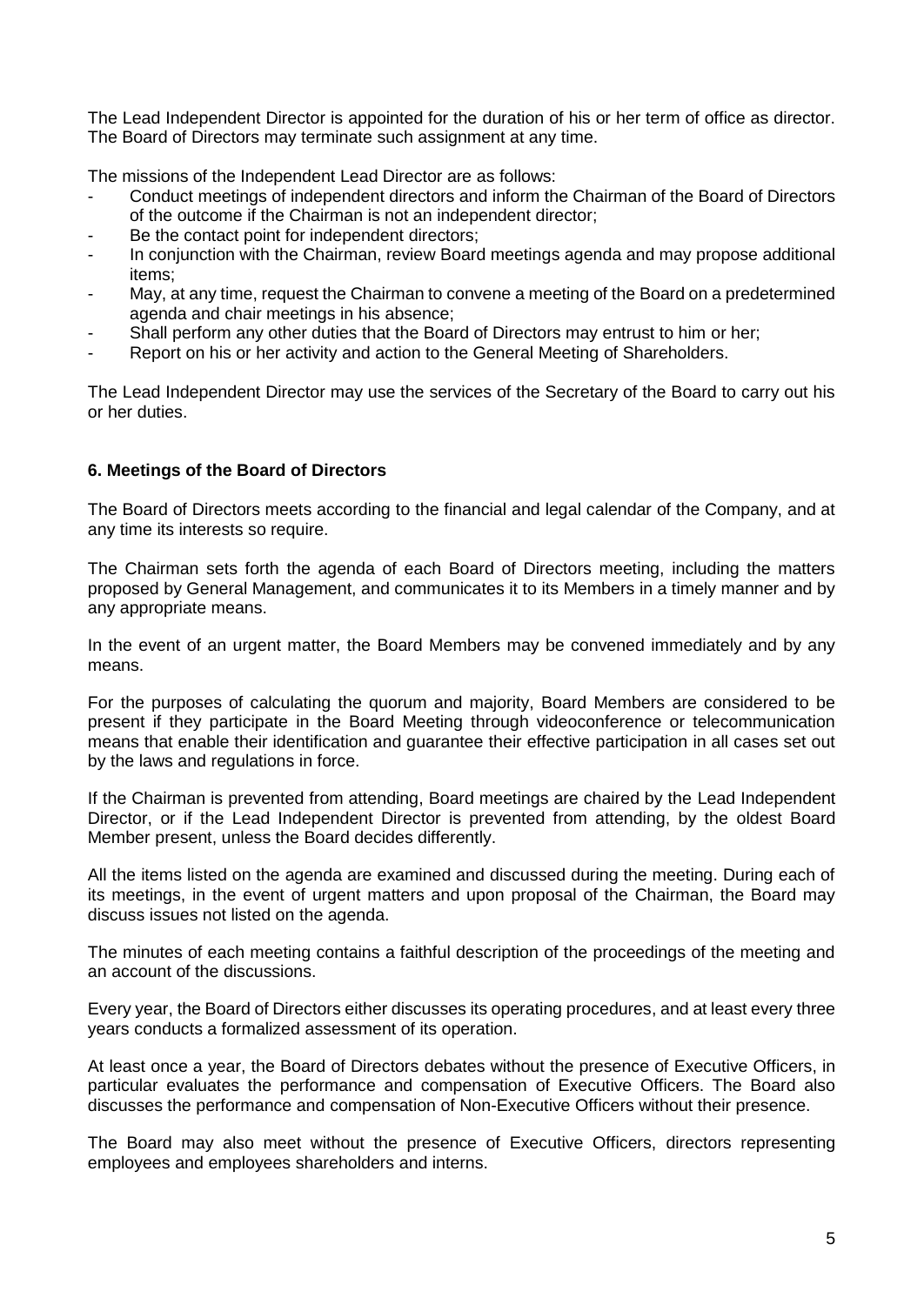## **7. Written consultation of Board members**

The Board may take certain resolutions by written consultation of its members, in the absence of a formal Board of Directors' meeting, at the request of the Chairman, in accordance with the provisions of Article 13 of the Company's Bylaws.

#### **8. Board Members' access to information**

The prior provision of information to Board Members on a regular basis is a paramount condition for them to exercise their duties correctly.

Every Board Member receives all the information necessary to accomplish their duties and may have all documents that they consider useful communicated to them.

Materials on the agenda items requiring special analysis and prior consideration are sent to Board Members in a reasonable timeframe prior to the Board meetings, unless otherwise dictated by confidentiality requirements.

Important press releases and the consensus of financial analysts are communicated to the Board of Directors.

An update is provided on a regular basis at management's initiative on the course of business, the financial position, the cash flow status and the commitments of the Company and of the group. The members of the Board of Directors are informed about market developments, the competitive environment and the most important issues at hand, including in the field of corporate social and environmental responsibility.

All Board Members may at any time before each meeting, during meetings or outside any meetings, request any additional information that they consider useful and necessary to clarify their judgment. In this respect, Board Members may request, if necessary, a complementary training on the specificities of the Company, its businesses and activities.

Board Members may meet with members of the management, during or outside Board meetings, with or without the presence of the Chairman and of the CEO, but with the latters' knowledge.

#### **9. Committees of the Board of Directors**

The meetings of the Committees can be held through videoconference or telecommunication means that enable their members' identification and guarantee their effective participation.

#### **9.1 Accounts, Audit and Risk Committee**

#### **Composition**

The Accounts, Audit and Risk Committee is composed of a maximum of five members, Non-Executive Directors, two of which at least are independent directors, appointed by the Board of Directors.

Members of the Accounts, Audit and Risk Committee must have financial, accounting or statutory audit skills. In accordance with legal provisions, at least one of the members must present specific skills in one or the other of these fields.

#### **Responsibilities**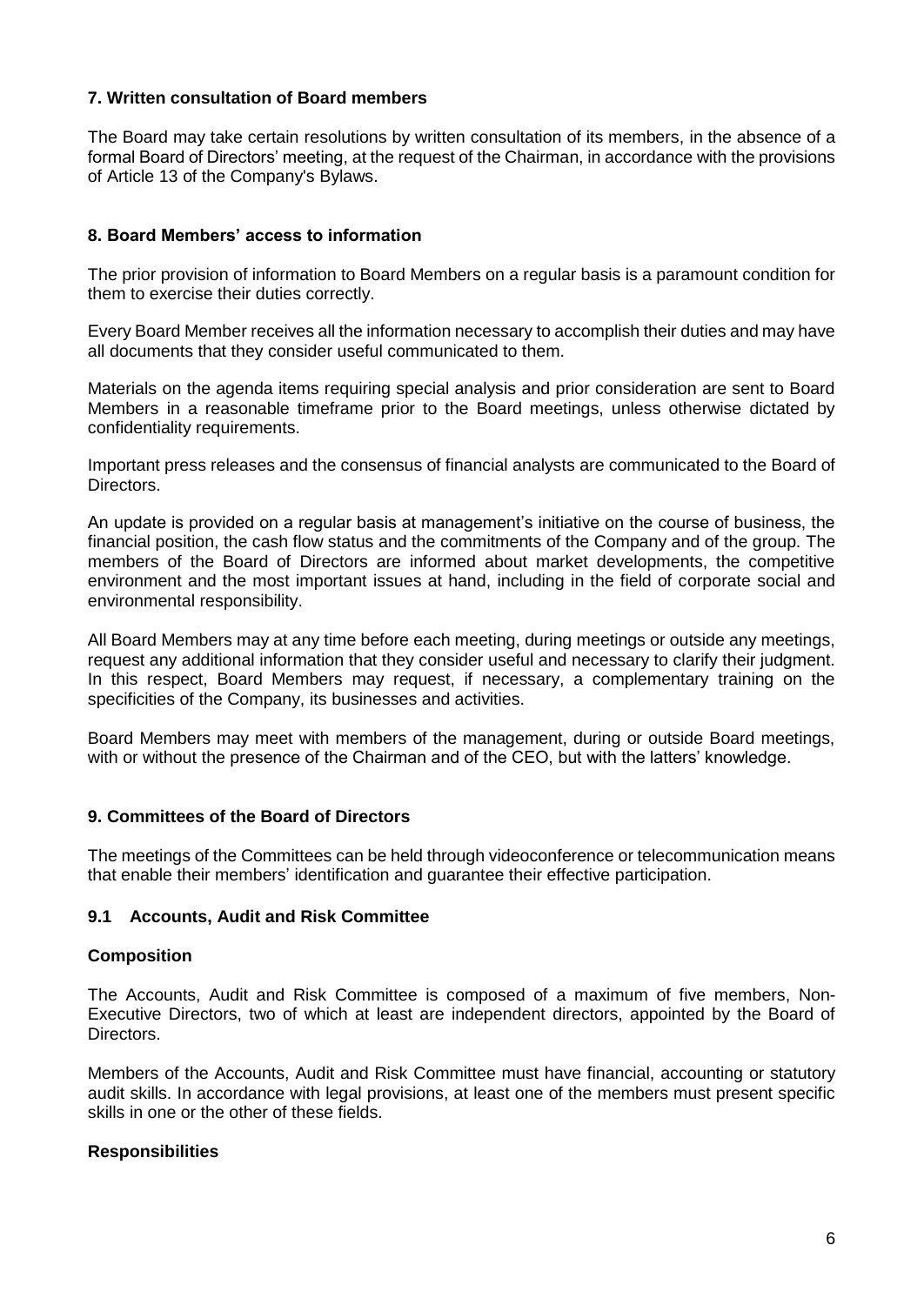The Accounts, Audit and Risk Committee monitors issues relating to the preparation and control of accounting and financial information in accordance with applicable regulations.

The Committee's main responsibilities are as follows:

- It examines the accounts and ensures the relevance and continuous application of the accounting methods adopted by the Company for its corporate and consolidated accounts, in particular for dealing with significant transactions.
- It monitors the process of preparing the financial information, and when appropriate, makes recommendations to ensure its integrity.
- It ensures that the statutory auditors comply with the conditions of their independence and approves the provision of non-audit services.
- It monitors the implementation of the statutory auditors' mission and considers the findings and conclusions of the Statutory Auditors High Council (H3C) following its controls.
- It ensures that systems of internal control, risk management and, where applicable, the internal audit of the procedures relating to the preparation and processing of the financial and extrafinancial information, are in place; it follows-up their effectiveness by ensuring that corrective actions are taken in case of identified weaknesses and significant anomalies.
- It reviews the Group's policies in terms of compliance, ethics and business conduct as well as the systems and procedures set up to ensure their diffusion and implementation.

In the context of carrying out its responsibilities, the Committee:

- examines the scope of the consolidated companies.
- ensures that a description of internal procedures to identify off-balance sheet commitments and risks is made known to the members of the Committee and examines significant offbalance sheet commitments and risks.
- takes note of the work carried out by internal audit, gives its opinion, and reviews the principal conclusions of the work undertaken.
- participates in the selection of external auditors by proposing the selection process and in particular, if applicable, a call for tenders. The Committee supervises the call for tenders, validates the specifications and the consulted firms, to make a proposal to the Board of Directors.
- receives the supplementary report from the auditors, and discuss with them the main issues arising from the statutory audit of the accounts referred to in the supplementary report.
- examines the appropriateness of the procedures for analyzing and monitoring the main risks arising from the Group's activities. It reviews the programs and actions implemented in risk management.
- examines the Group's program regarding compliance, ethics and business conduct and its implementation: training and prevention, investigations and processing of reports.
- meets the Compliance Program Officer as often needed and at minimum once a vear without the presence of the executive management, and also at the initiative of the Compliance Program Officer. The Compliance Program Officer's function is to define the ethics compliance program and to support the management in its implementation.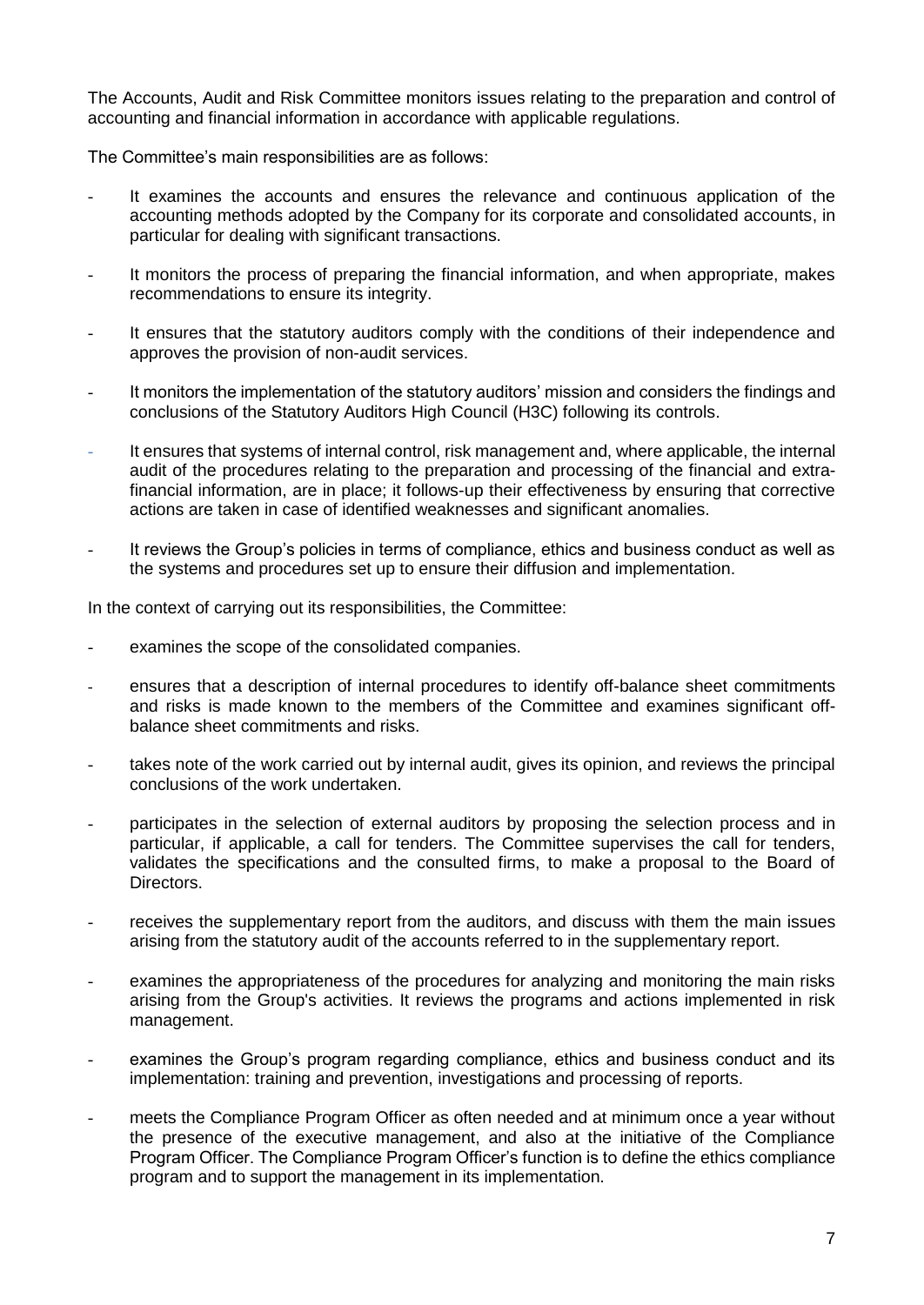- in addition, the Ethics Correspondent (who receives and manages reports of breaches of Code of Ethics and Business Conduct) reports to the Committee at least once a year on cases handled. The Committee is also informed by the Ethics Correspondent of reports concerning members of the Executive Committee and manages directly with the Ethics Correspondent the cases reported concerning the Chief Executive Officer or the Chairman of the Board of Directors.
- be able to meet with and hear from, at its request, including without the presence of the Company's Executive Officers, the statutory auditors, the Chief Financial Officer, the Financing Director, the Corporate Vice-President Consolidation, the Corporate Vice-President Internal Audit and Internal Control, the Risk Management Director, the Compliance Program Officer and the Ethics Correspondent or any person of its choice within the scope of its mission.
- may, after informing the Chairman and the Chief Executive Officer, carry out specific studies, and to this end may be granted the possibility of making contact with the Company's main senior-level managers and report its findings to the Board.

## **Rules of operation**

The accounts remitted to the members of the Committee are accompanied by a memorandum from the auditors highlighting the essential points and indicating any available options, together with a statement from the Chief Financial Officer describing the bases used for preparing the accounts and, if need be, the exposure to risks and the Company's off-balance sheet commitments, if these are significant.

During the examination of the accounts, the Committee has the option to ask for any explanation or additional information it may consider necessary. It may on this occasion hear from the Chief Financial Officer and external auditors.

- Each meeting results in the preparation of minutes.
- The Accounts, Audit and Risk Committee submits its opinion on the accounts, on the mission of certification of accounts, on how the mission has contributed to the integrity of financial reporting and on the role played by the Committee in this process, to the Board meeting that approves the accounts. It informs the Board promptly of any difficulties encountered and of the discussions that took place on subjects other than the approval of the accounts.
- A summary of its activity is published in the report of the Board on corporate governance.
- The Committee Chairman may convene a Board meeting himself and set the agenda within the Board's scope, and may call the meeting to be held without the Chairman's participation.

## **9.2 Appointments and Corporate Governance Committee**

#### **Composition**

The Appointments and Corporate Governance Committee is composed of a maximum of six members, who are Non-Executive Directors, appointed by the Board of Directors. Its Chairman and the majority of its members are independent directors.

However, Executive Officers may be invited to take part in meetings relating to appointments or succession plans.

## **Responsibilities**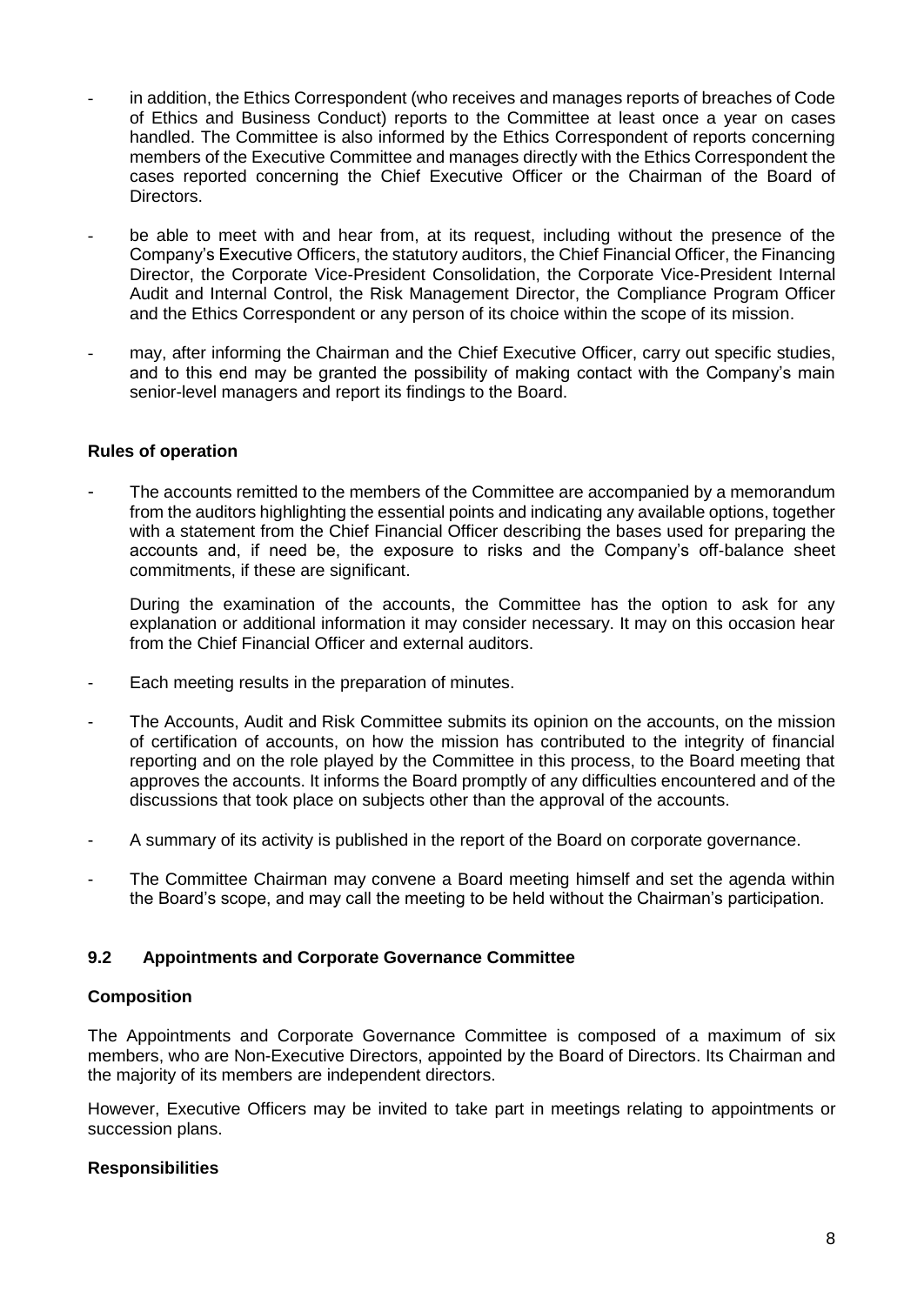## **Appointments**

The Appointments and Corporate Governance Committee proposes to the Board of Directors the appointment of new Board Members, for cooptation or proposal to the shareholders at the Annual General Meeting, together with a review and selection procedure. It also proposes the appointment of Executive Directors and succession plans for Executive Directors.

## Corporate Governance

It monitors issues of corporate governance, debates rules of corporate governance at the level of the Board of Directors and makes recommendations where appropriate.

It examines the characterization of independence of each Board Member for a final decision by the Board of Directors.

It instructs all issues raised in relation to the application of the Directors' Charter and in particular situations dealing with a Director's potential conflict of interest, except if the Director concerned is a member of the Committee, in which case the matter will be reviewed by the Accounts, Audit and Risk Committee.

Once a year it leads an evaluation of the Board's operating procedures in order to improve its efficiency. Besides, at least once every three years it leads a formal evaluation of the Board's operating procedures for which it may seek the help of an external consultant. These evaluations are then discussed by the Board. It also leads, when appropriate, the effective contribution evaluation of each Member of the Board.

It is informed of directorships held by Directors in other companies, including their participation on committees of the Boards of these companies, both in France and abroad.

## **Rules of operation**

Each meeting results in the preparation of minutes and the Committee reports on its meetings to the Board of Directors.

A summary of its activity is published in the report of the Board on corporate governance.

The Committee Chairman may convene a Board meeting himself and set the agenda within the Board's scope and may call the meeting to be held without the Board's Chairman's participation.

# **9.3 Compensation Committee**

## **Composition**

The Compensation Committee is composed of the members of the Appointments and Corporate Governance Committee as well as a Director representing employees. Its Chairman is the Chairman of the Appointments and Corporate Governance Committee.

However, Executive Officers may be invited to take part in meetings relating to the compensation policy for senior-level managers. In addition, Executive Officers may be heard by the Committee before it deliberates on their compensation.

## **Responsibilities**

It formulates a proposal to submit for the Board's decision regarding the compensation policy of Directors and Executive Directors, based on the principles of completeness, balance of compensation elements, comparability, consistency, intelligibility of rules and measurement. The policy adopted by the Board is presented in a report of the Board on corporate governance.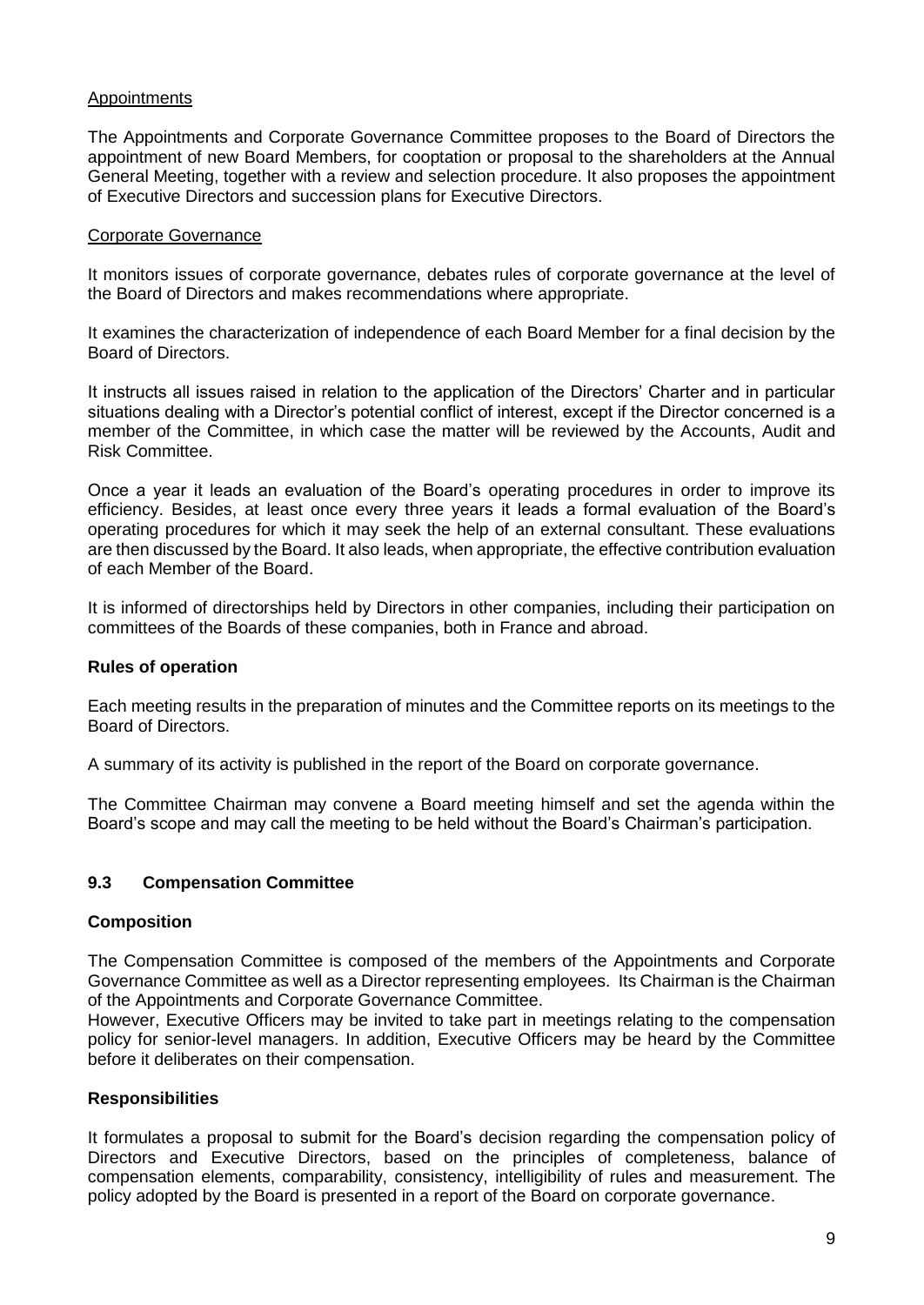It formulates a proposal on the components of compensation for Directors and Executive Directors based on the compensation policy approved by the Shareholders' meeting.

As concerns variable compensation for the past year, it formulates a proposal for the Board, in particular on the achievement of individual objectives.

It is kept informed of the compensation policy for the main senior-level managers.

It defines the policy concerning stock option plans (the frequency, persons concerned and amount), which it proposes to the Board of Directors, and gives its opinion to the Board on the plans proposed by the Management.

The Human Resources Director informs the Committee of any changes in accounting or calculation's assumptions of the commitments made in favor of Executive Directors.

## **Rules of operation**

Meetings for the Compensation Committee are normally held on the same day and prior to those of the Appointments and Corporate Governance Committee.

Each meeting results in the preparation of minutes and the Committee reports on its meetings to the Board of Directors.

A summary of its activity is published in the report of the Board on corporate governance.

The Committee Chair may convene a Board meeting himself and set the agenda within the Board's scope and may call the meeting to be held without the Board's Chairman's participation.

## **9.4 Strategy and Sustainable Development Committee**

## **Composition**

The Strategy and Sustainable Development Committee is composed of at least three directors appointed by the Board of Directors.

## **Responsibilities**

The Strategy and Sustainable Development Committee reviews the Company's consideration of long-term strategy. It examines the following topics proposed by General Management in view of providing his opinion to the Board of Directors:

- 1. The strategic plan (through a prior review before presentation to the Board of Directors), including in particular all change in scope of activities (discontinuance of significant activities or extension to new significant activities);
- 2. Annual follow-up of the progress made in significant strategic initiatives;
- 3. Recommendations received from external consultants, if any, mandated by the Company to assist in the formulation of its strategic plans or strategic initiatives; and
- 4. Strategic considerations related to major projects of mergers, acquisitions, divestments or industrial investments which are reviewed by the Board of Directors pursuant to the Internal Regulations of the Board.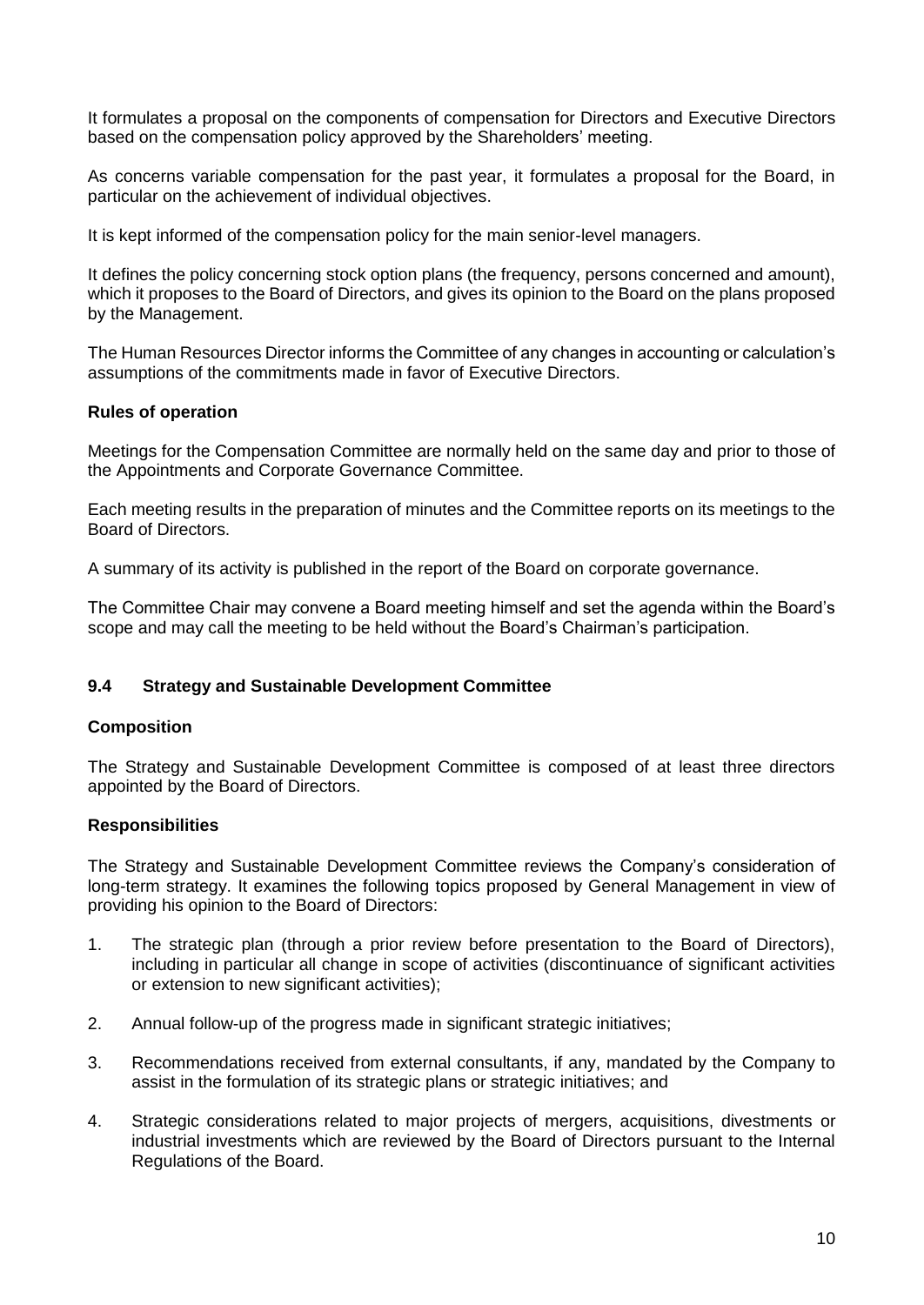The Strategy and Sustainable Development Committee also examines how the Group takes into account sustainable development aspects in the definition of its strategy.

## **Rules of operation**

The Committee meets at least twice a year on subjects (1) and (2) referred above, and as many times as needed on the other subjects within his scope.

Each meeting results in the preparation of minutes and the Committee reports on its meetings to the Board of Directors.

A summary of its activity is published in the report of the Board on corporate governance.

The Committee may hear any person of its choice within the scope of its mission.

# **ANNEX 1 - DIRECTOR'S CHARTER**

- 1. All Members of the Board must be familiar with the legal and regulatory texts associated with their duties, the By-laws, Internal Regulations, rules issued by the Company on the prevention of insider trading, the ethics policy of the Nexans Group and the principles of corporate governance presented in the Code of Corporate Governance to which the Company adheres.
- 2. All Members of the Board must hold the minimum number of Company shares required by the By-laws. Furthermore, it is desirable that each Board Member holds at least 500 of the Company's shares.
- 3. All Members of the Board must act in the interests of the Company under all circumstances and must, no matter the nature of their appointments, consider themselves as representing all shareholders.
- 4. All members undertake to comply with the rules set out in the "Insider Trading" group procedure. All Members of the Board are in particular prohibited from using, for personal profit or for the profit of anyone, privileged information to which they have access. In particular, when Members have access to information about the Company not made public, it is forbidden to use such information to make or have made by a third party trades in Company securities.
- 5. All Members of the Board must be available and devote the time and attention required to their duties. They keep the Board informed of the mandates exercised in other companies, including their participation in Board committees of French or foreign companies. They must participate regularly and diligently in Board Meetings and, where appropriate, the Committees on which they serve. They keep informed and request, in due time, information they deem necessary for effective participation in the topics on the Board's agenda. They strive to keep updated the skills necessary for the full exercise of their duties. They also attend general meetings of shareholders.
- 6. All Members of the Board contribute to the collegiality and efficiency of the work of the Board and its Committees. They make recommendations that seem likely to improve the Board's operating procedures, especially upon periodic evaluation. They accept that their own work as Members of the Board will be subject to evaluation.
- 7. All Members of the Board must maintain strict confidentiality beyond the obligation of discretion required by law concerning the content of the Committees' discussions and the Board's discussions and deliberations and any non-public information obtained during the course of their duties. It is specified that the same obligation is required of all individuals attending Committees meetings and Board meetings with regard to confidential information presented as such by the Chairman of the Board and the Chairmen of the Committees. This obligation of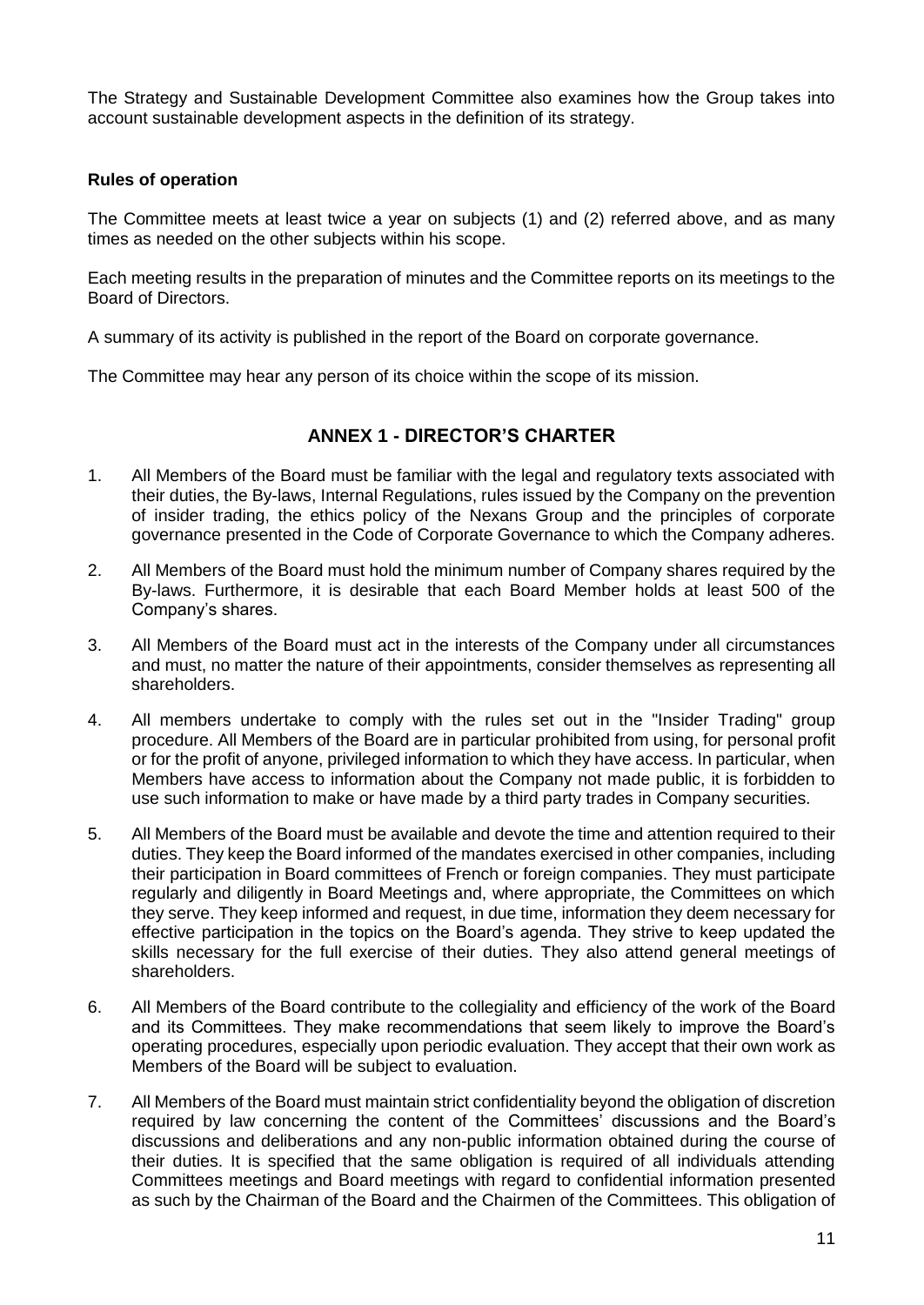confidentiality is also imposed by law on the members of the Accounts, Audit and Risk Committee.

- 8. All Members of the Board in office must inform the Board of any conflict of interest in which they could be implicated, directly or indirectly, regarding the topics presented for discussion. They must abstain from attending the debate and voting on all topics for which they could be in a position of conflict of interest.
- 9. All Members of the Board are held to an obligation of loyalty to the Company. They do not take any initiative that could be harmful to the Company's interests or to other companies or entities of the Nexans Group, and they must act in good faith in all circumstances. They cannot take on responsibilities as individuals, in companies, or in business undertaking activities in direct competition with those of the Company, without the prior permission of the Chairman of the Board and of the Chairman of the Appointments and Corporate Governance Committee.